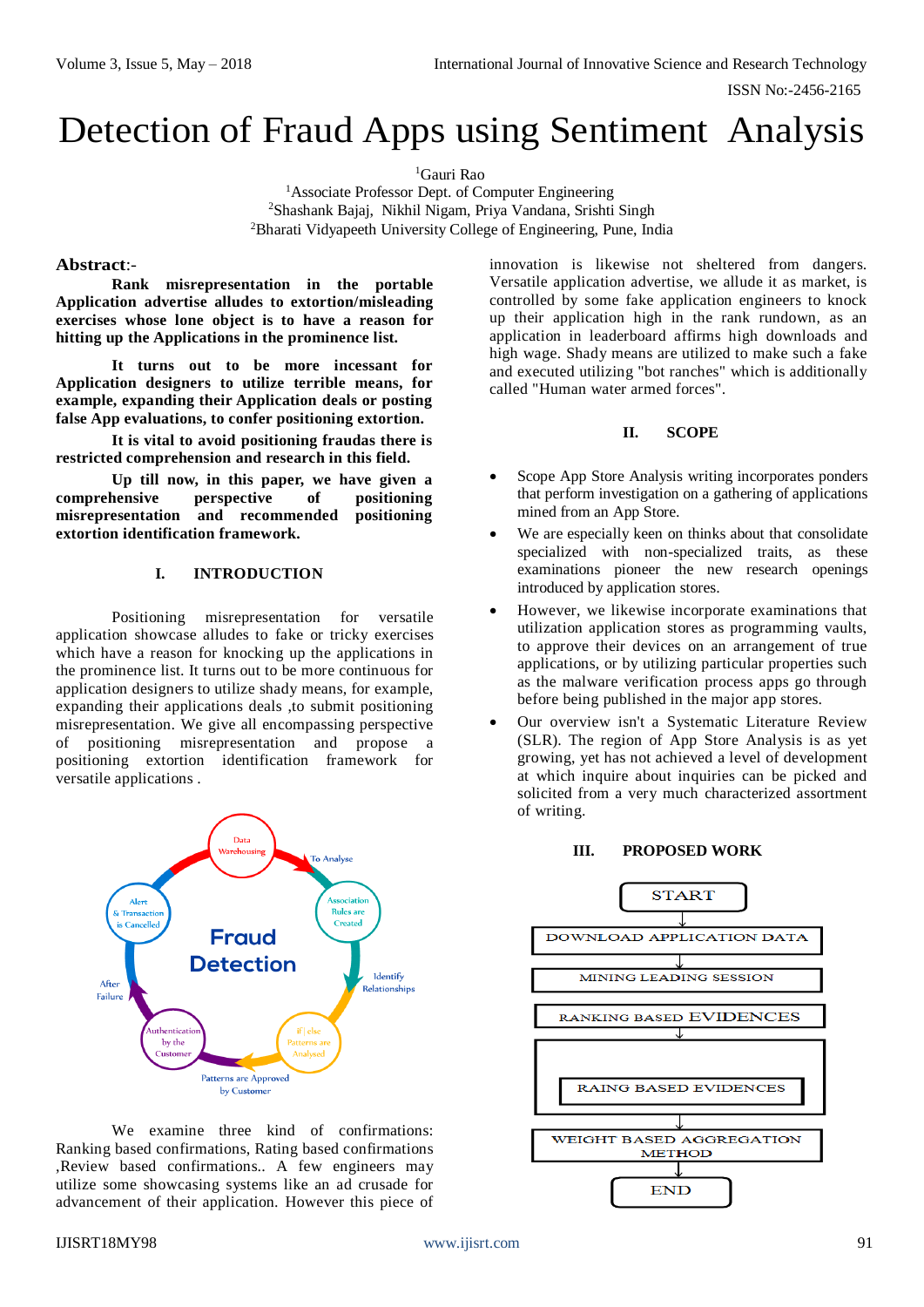

# **IV. HARDWARE DESIGN**

- The application must provide accurate results.
- Perform the desired function : sorting fraud applications.
- Provide better flexibility and is user friendly.
- User should have to access system to the previous analyzed reports.
- User of the system should have operating systems like Windows 7, Windows 8 and Windows10 (32/64 bit).
- The system is implemented using Android Studio(JAVA, XML).
- We require minimum 3 GB RAM , 8 GB RAM recommended, plus 1 GB for the Android Emulator.
- The system should have 1280 x 800 minimum screen resolution.

# *Software Implementation*



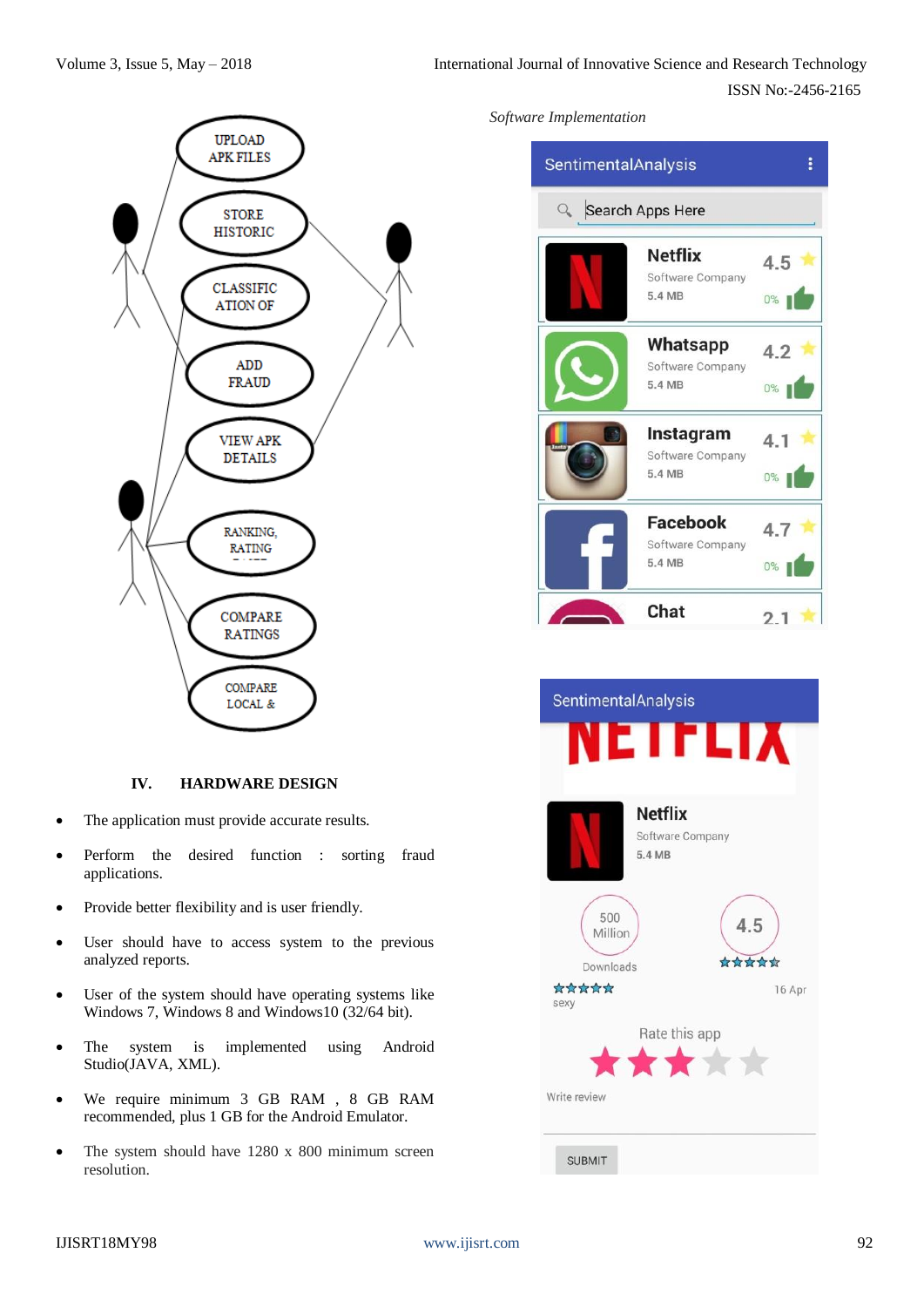ISSN No:-2456-2165





| Chat<br>2.1<br>000<br>Software Company<br>5.4 MB<br>100%<br><b>Popers</b><br>1.2<br>Software Company<br>$\overline{\mathbf{c}}$<br>5.4 MB |
|-------------------------------------------------------------------------------------------------------------------------------------------|
|                                                                                                                                           |
|                                                                                                                                           |
| 100%                                                                                                                                      |

# **V. LITERATURE REVIEW**

This paper hopes to see customers making spam diagrams or audit spammers. They see a couple trademark practices of survey spammers and model these practices with a particular ultimate objective to perceive the spammers. Creators endeavor to display the running with hones. Regardless, spammers may target particular things or thing accumulates keeping in mind the end goal to develop their effect. Second, they tend to leave arrange from trade specialists in their evaluations of things. In paper [5], creators have examined the issue of finding half and half shilling assaults on rating data. The philosophy relies upon can be used for dependable thing proposal and the semi-managed learning. This paper shows a Hybrid Shilling Attack Detector or Hy SAD for short, to deal with this issue. In particular, Hy SAD acclimates MCRelief with select effective acknowledgment measurements and Semi oversaw Naive Bays (SNB) to accurately separate Random-Filler demonstrate aggressors and Average-Filler display assailants from standard customers.

### **VI. CONCLUSIONS**

This examination effectively built up an improved feeling characterization strategy for peculiarity location through web-based social networking investigation. The viability of the proposed technique is shown utilizing tweet information as a contextual investigation. The oddity estimation designs were effectively distinguished and translated through the use of the proposed technique. The